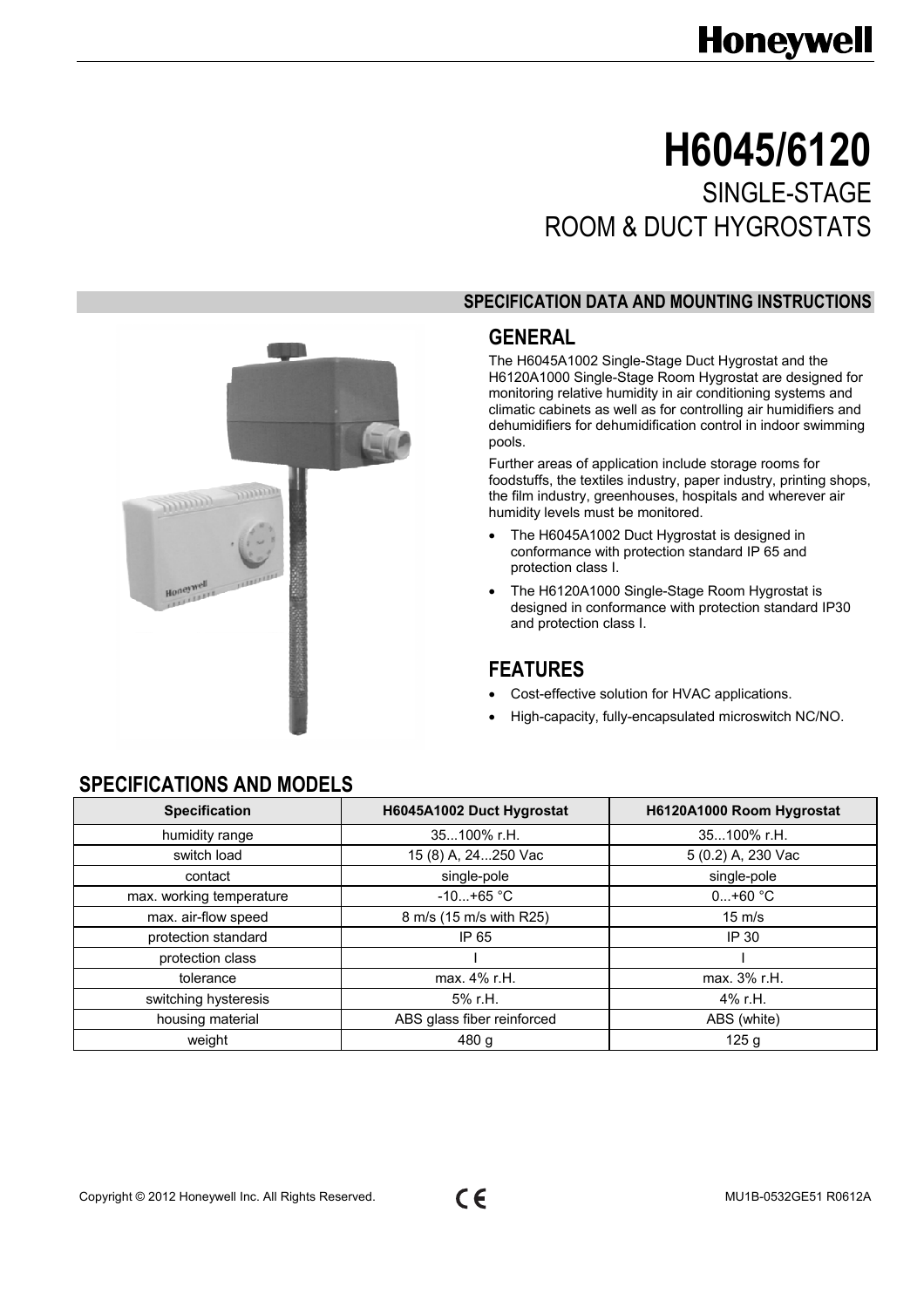# **DIMENSIONS**



**Fig. 1. H6045A1002 (in mm)** 



### **MOUNTING H6045A1002**

The H6045A1002 Duct Hygrostat can be installed directly onto air ducts using the two self-tapping screws (3,5 x 25) included in the delivery.

### **H6120A1000**

The H6120A1000 Room Hygrostat must be mounted far from heat sources and must be freely accessible for air convection at a height of approx. 1.5 meters.

#### **Switch Point Adjustment**

The switch point can be adjusted using the knob located on the top of the device. The easily readable scale and the pointer on the housing surface facilitate adjusting the humidity level.

### **WIRING**



**Fig. 3. H6045A1002, wiring** 



# **Honeywell**

Manufactured for and on behalf of the Environmental and Combustion Controls Division of Honeywell Technologies Sàrl, Rolle, Z.A. La Pièce 16, Switzerland by its Authorized Representative:

**Automation and Control Solutions**  Honeywell GmbH Böblinger Strasse 17 71101 Schönaich / Germany<br>Phone: (49) 7031 63701 Phone: (49) 7031 63701<br>Fax: (49) 7031 63749 Fax: (49) 7031 637493 http://ecc.emea.honeywell.com

Subject to change without notice. Printed in Germany

MU1B-0532GE51 R0612A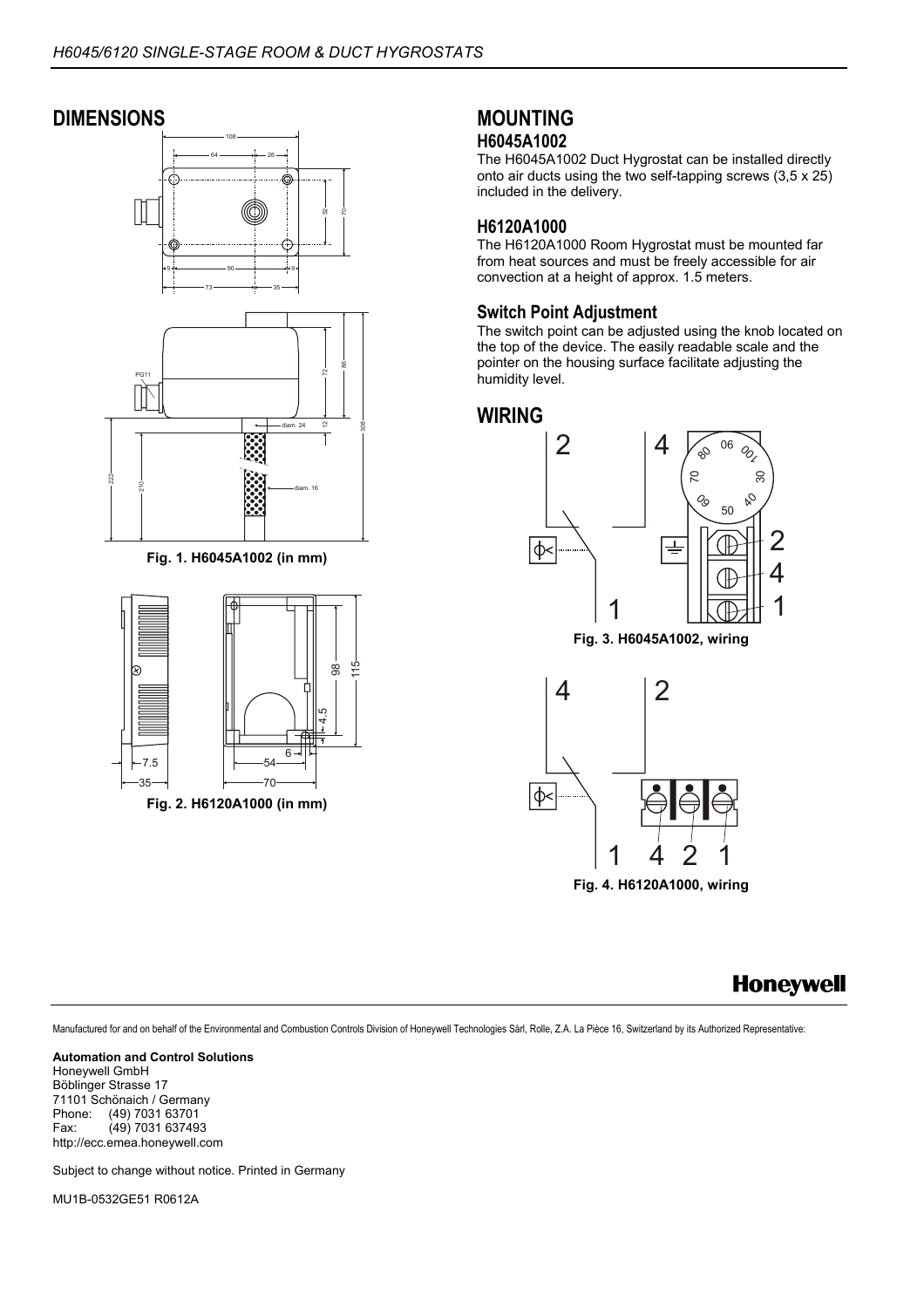# **Honeywell**

# **H6045/6120 EINSTUFIGE** RAUM- UND KANALHYGROSTATE

#### **SPEZIFICATIONSDATEN UND MONTAGEANLEITUNG**

# **ALLGEMEIN**

Der einstufige Kanalhygrostat H6045A1002 und der einstufige Raumhygrostat H6120A1000 sind besonders geeignet zur Überwachung der relativen Raumfeuchte in Klimaanlagen und Klimaräumen sowie zur Steuerung der Luftbe- und entfeuchtern in Schwimmhallen.

Weitere Anwendungsgebiete sind die Luftfeuchteregelung in Lagerräumen für Lebensmittel, der Textil- und Papierindustrie, in Druckereien, in Anlagen der optischen und chemischen Industrie sowie in Gewächshäusern und Krankenhäusern – also überall, wo die relative Luftfeuchtigkeit gemessen, geregelt und überwacht werden muß.

- Der Kanalhygrostat H6045A1002 erfüllt Schutzart IP 65 und Schutzklasse I.
- Der Raumhygrostate H6120A1000 erfüllt Schutzart IP 30 und Schutzklasse I.

## **MERKMALE**

- Kostengünstige Lösung für Lüftungs- und Klimaanwendungen.
- Der Mikroschalter weist eine hohe Schaltkapazität auf und ist staubgekapselt.

# **SPEZIFIKATIONEN UND AUSFÜHRUNGEN**

**Simpo** 

Honeywe

| <b>Spezifikation</b>     | Kanalhygrostat H6045A1002 | Raumhygrostat H6120A1000 |
|--------------------------|---------------------------|--------------------------|
| Bereich rel. Feuchte     | 35100% r.F.               | 35100% r.F.              |
| Schaltvermögen           | 15 (8) A, 24250 Vac       | 5 (0.2) A, 230 Vac       |
| Schalter                 | einpoliger Wechsler       | einpoliger Wechsler      |
| Arbeitstemperatur        | $-10+65 °C$               | $0+60 °C$                |
| max. Luftgeschwindigkeit | 8 m/s (15 m/s mit R25)    | $15 \text{ m/s}$         |
| Schutzart                | IP 65                     | IP 30                    |
| Schutzklasse             |                           |                          |
| Toleranz                 | max. 4% r.F.              | max. 3% r.F.             |
| Schalthysterese          | 5% r.F.                   | 4% r.F.                  |
| Gehäusematerial          | ABS glasfaserverstärkt    | ABS (weiss)              |
| Gewicht                  | 480 g                     | 125q                     |